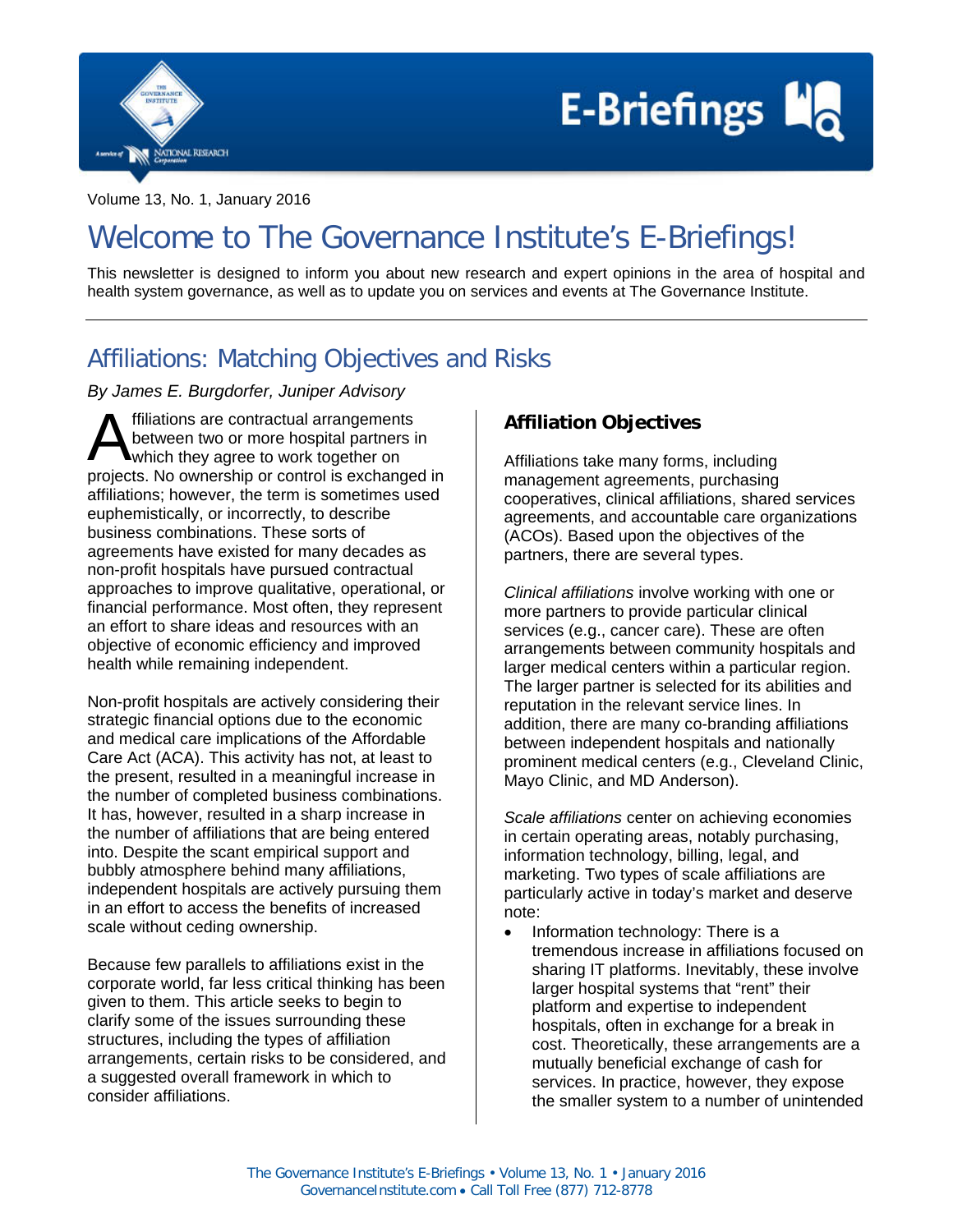risk factors due to asymmetries in the relationship.

• Population health: As hospitals seek riskbased incentive contracts to care for specific groups, larger population bases and a broad array of services are required. Independent hospitals are entering into ACO affiliations because they often do not have the number of patients to manage actuarial risk.

*Contracting affiliations* occur when hospitals seek to combine sufficiently to achieve coordinated payer contracting. These are subject to complex rules and usually involve long-term management agreements and other linkages. Blue Cross Blue Shield's refusal in late 2014 to negotiate rates with a clinical affiliation between Silver Cross Hospital, an independent hospital in suburban Chicago, and Advocate Health Care, the largest multi-hospital system in Chicago, reflects the difficulty present in these sorts of arrangements.

#### **Perspectives on Risk**

By their nature, affiliations are not well-suited for long-term needs. Rather, in varying degrees, they trade economic benefit for maintenance of ownership and governance control. Affiliations are often designed to promote flexibility and autonomy rather than to maximize outcomes. Hospitals that pursue affiliations to solve longterm needs, such as improving cost structures, face the risk of overreliance on a partner whose interests may change. While affiliations do a good job of preserving local control and are relatively easy to implement, certain drawbacks should be considered.

*Operating risk* occurs when affiliations are shortlived or fail to meet objectives. They are inherent in many affiliations because the parties often have separate core objectives. Since there is no exchange of ownership, it is easier for the parties to argue about resources and approaches rather than collaborating to optimize care for the community. Smaller partners in affiliations typically risk becoming too reliant on these structures. Should either partner decide to exit, the smaller partner is left weakened.

*Corporate control and value risk* relates to the possibility that hospitals entering into affiliations might become fully absorbed into their partner with no economic consideration being received. This existential threat needs to be avoided at all

cost. These unfortunate outcomes usually result from operationally extensive affiliations in which the larger party achieves fundamental control over the smaller party. Some industry experts refer to these as slow-motion giveaways or bear hugs. This phenomena is exacerbated by certain contractual provisions often found in affiliation agreements, most notably rights of first refusal.

*Unwinding risk* occurs when hospitals find that terminating existing affiliations is more costly than continuing the relationship on unfavorable terms. Affiliation agreements sometimes include buyout provisions that are too expensive for the smaller members to execute, or that leave the junior partner with untenable financial management or operating gaps. Smaller organizations often surrender to the poor financial circumstances of the affiliation, or submit to bear hugs, if they find the cost of exiting to be prohibitively high.

#### **Suggestions**

In light of the risks of affiliations, additional consideration should be given on how to best structure these arrangements. A good starting point centers on three concepts:

- **Developing a basis of comparison**: Hospitals often enter into affiliations without understanding their full range of strategic financial alternatives. Since these sorts of arrangements are often incremental in nature, they are pursued without exploring alternatives. Absent a simultaneous evaluation of all reasonable alternatives, it is not possible to know whether another model would have been a better overall business and community decision. Our experience suggests that the full range of strategic financial alternatives should be well understood as part of the evaluation of an affiliation. Such comparisons also may identify benefits from other arrangements that might be foregone in an affiliation. A comparison of strategic financial alternatives can also give organizations an understanding of their market value.
- **Matching objectives with structure: Since** successful affiliations tend to focus on narrow and clearly identified improvements, developing a thorough and consistent set of affiliation objectives may enable participants to avoid risk. Also, affiliations are typically best at filling specific, near-term needs. To meet persistent needs, hospitals should